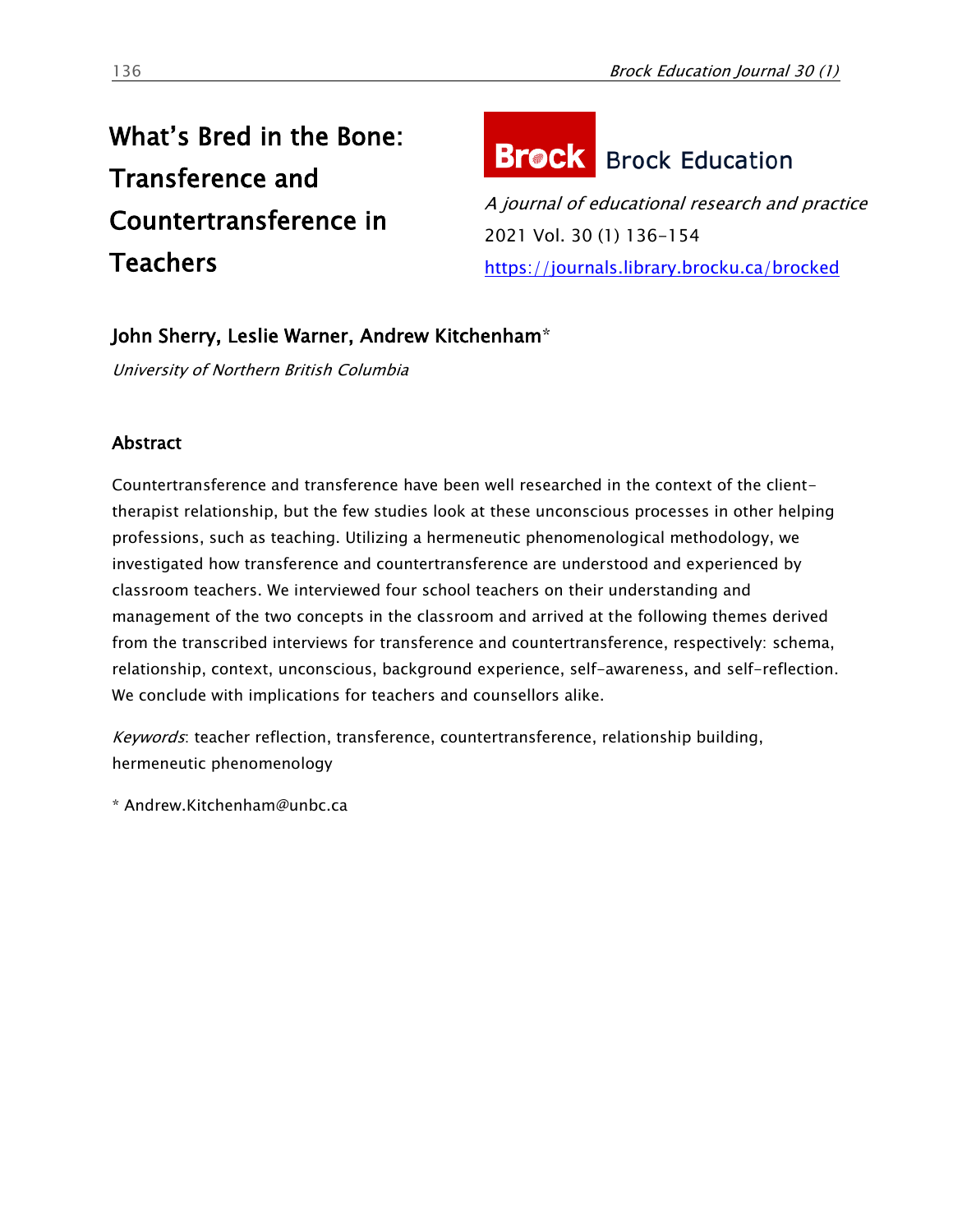Bion (1994) suggests that "when two personalities meet, an emotional storm is created" (p. 321). Transference and countertransference are indicators of that emotional storm. Both concepts have been well researched, with foci ranging from role reversal in the client-therapist relationship (Borgogno & Vigna-Taglianti, 2013), to repetition compulsion in nurses (Jones, 2005), to unconscious displacement in the college classroom (Robertson, 1999), to expert teachers (Slater et al., 2013), to nonverbal cues in clinical practice settings (Jacobs, 2013). Recognizing that transference and countertransference have been well researched in counselling settings, we set out to investigate both their recognition and management in public-school teachers.

Most teachers experience countertransference and transference daily in the classroom with limited understanding of how these crucial ideas impact their relationship development with students, consequently impacting their teaching. To this end, our aims are to provide examples from the extant literature on these two psychoanalytic phenomena and then provide field examples from practising teachers in one region of one Canadian province. We believe our study is unique as it provides data on elementary and secondary teachers' understanding of the phenomena and their roles in teaching and learning.

Psychoanalysis is one of the oldest psychological theories, beginning with the work of Sigmund Freud in the early 1880s. In general terms, the unconscious indicates that there are parts of us, as human beings, that are unknown and therefore are not responsible for logical or rational thinking. These parts are primitive and may be experienced as emotions, anxieties, and physical urges and unnameable pressures that impact the way we go about our daily lives and connect with others (Boldt, 2009).

Freud popularly referred to teaching as the "impossible profession," thus acknowledging the complicated unconscious emotional dynamics present in the teacher-student relationship and anxiety felt by teachers to effect change in their students (Britzman, 2009; Farley, 2013). Since this connection, psychoanalytic theory has been used to further understand the emotional and relational dynamics within the classroom and the student-teacher relationship. To exemplify the diversity of psychoanalytic educational literature, one need only look to a small sample of the literature.

Specifically, in education— which is largely dominated by educational psychology and in which psychoanalysis is often marginalized—Boldt (2009) used psychoanalytic understanding of the unconscious feelings of love to better identify the way in which readers engage in reading activities. Bibby (2011) and Pitt and Brushwood Rose (2007) adopted psychoanalytic theory to consider emotional intelligence-based approaches to learning as an alternative to social cognitive approaches to learning. Lewkowich's (2016) work examined reading as a "transferential structure between reader and text … with uncertain effects of the untranslatable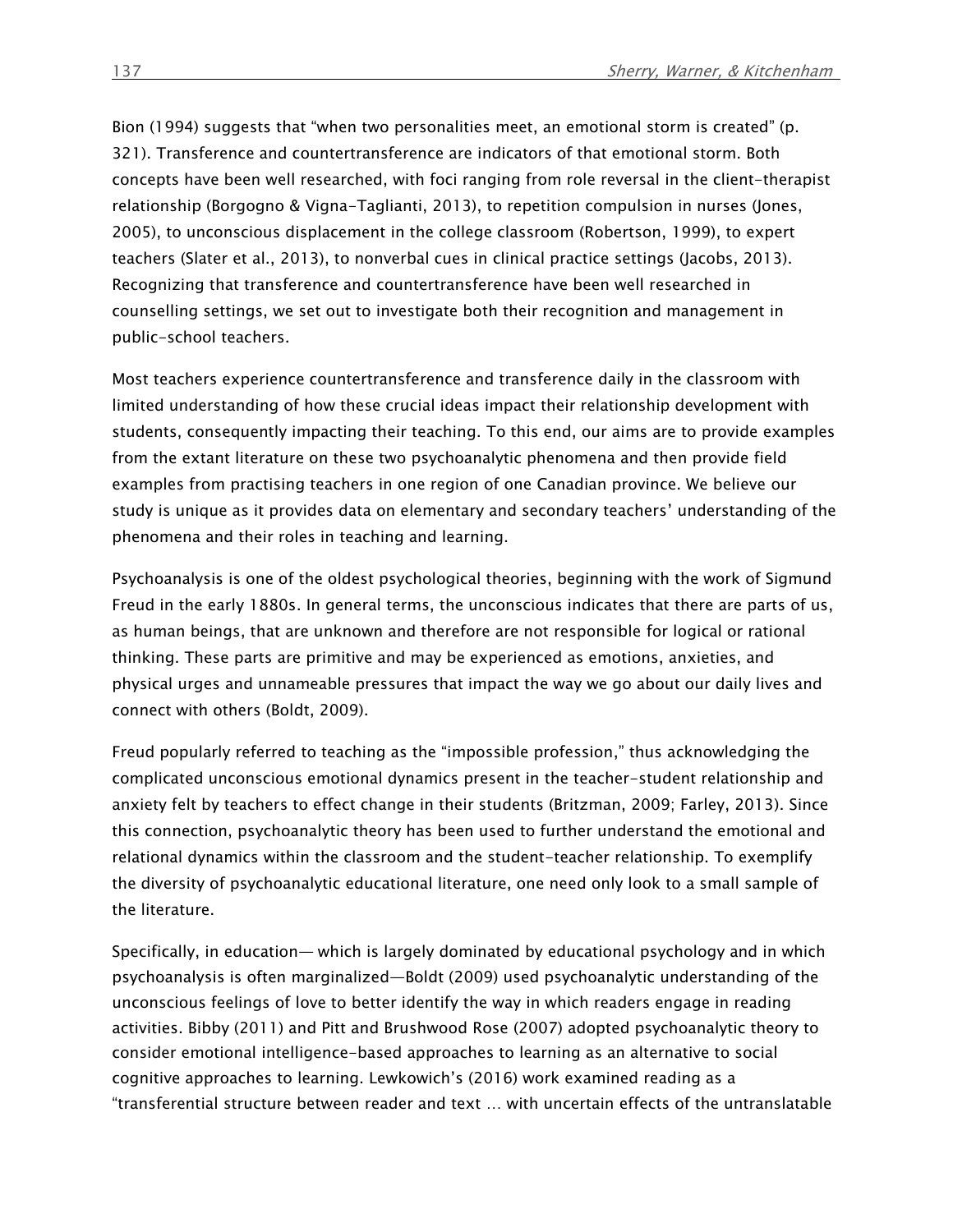unconscious" (p. 65) and how this process relates to dreams as understood by psychoanalysis. Youell (2005) reviewed how unconscious processes for both students and teachers could impact assessment and evaluation including exam anxiety, written submissions, inspections, and standardized attainment tests. Cohler and Galatzer-Levy (2006) investigated the role of desire in teaching and learning in classrooms and the impacts of suppression of this desire. Finally, Britzman (2009) provided a strong foundation of psychoanalysis in the classroom with a focus on the ways in which emotional dynamics can impact teaching and how this relates to current pedagogy of an idealized teaching setting.

From our unconscious come the concepts of both transference and countertransference. Transference is the "unconscious displacement of thoughts, feelings and behaviours from a previous significant relationship onto current relationships" while countertransference represents the counsellor's reactions to the client based on the counsellor's unresolved conflict (Robertson, 1999, p. 151). This process of transference and countertransference is an inevitable and natural occurrence within the therapeutic relationship and relates to the unconscious of both the therapist and client (Miller Friedman & Gelso, 2000). Similar to a therapeutic relationship and other helper-helpee relationships, transference and countertransference are organic and innate to the teacher-student relationship (Britzman, 2009, 2012, 2014, 2015; Cohler & Galatzer-Leby, 2006; Elkan, 1984; Pitt & Brushwood Rose, 2007; Price, 2006; Robertson, 1999).

For the purposes of clarity, we offer two working definitions. Transference is an unconscious process in which a person projects feelings from a person in the past to a person in the present. For example, a demanding student may be reenacting a previous experience with a parent/caregiver. Countertransference is an unconscious process in which a helping professional (e.g., teacher) transfers feelings from the past to a person in the present (e.g., student). For example, a teacher responding in an overly concerned way for one student while feeling annoyed or frustrated with another may have something to do with similar previous experiences in that helping professional's personal life (e.g., caretaking of a parent, sibling).

Transference and countertransference can be considered as expected or implicit to human relationships. We learn how to build relationships and connect with others within our family of origin; these learnings then serve to guide relationships and how we relate to others throughout our lives. Transference and countertransference can be a natural process in which our past informs our thoughts, feelings, and behaviours in our relationships in the present moment. Although we all aspire to have a separation between work and home, transference and countertransference at times can come as knee-jerk reactions to a combination of internal and external events. It is through thoughtful reflection that we become aware of "what is bred in the bone."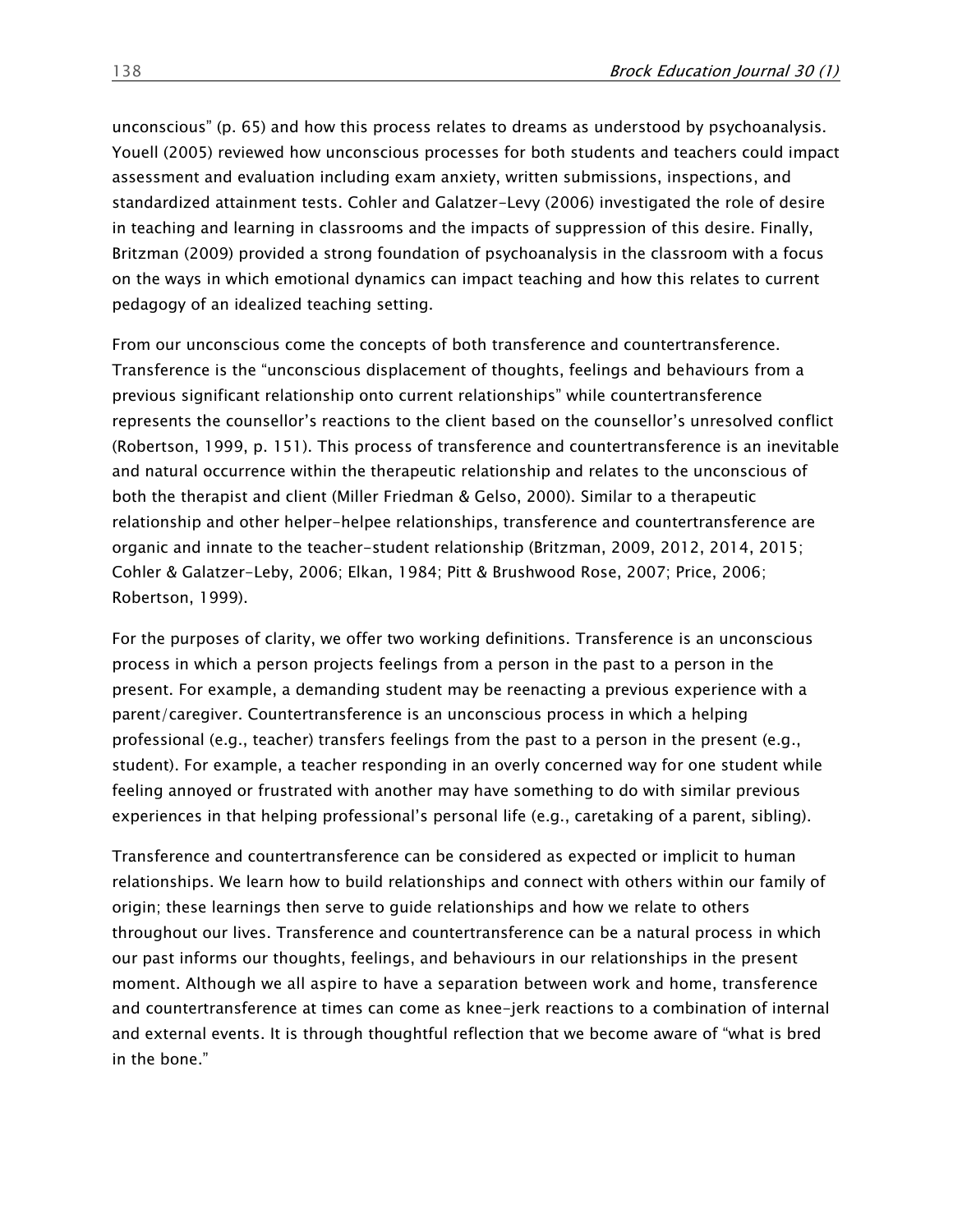We will present an overview of transference and countertransference studies, primarily in the helping professions, with the acknowledgement that the review is not intended to be comprehensive. Next, we outline the main research methods and why these methods were appropriate for our hermeneutic phenomenological study. Then, we display the results of the interview data, followed by the discussion of the findings. We conclude with recommendations and implications.

#### Literature Review

We begin this review with a discussion of key research articles that investigate transference and countertransference related to teaching. We have limited our review to three studies that outline the impact of transference and countertransference in the university classroom setting.

In her doctoral dissertation, Slater Pasternak (2007) investigated expert teachers' experiences of countertransference in their college classrooms. She discussed classic countertransference triggers for therapists, including specific issues or content presented by a client, as well as particular personal issues or conflicts of the therapist, and concluded that for teachers countertransference will be "stimulated by the content of the individual discourse of students, by particular topics that might arise in discussion and/or by certain student populations or student characteristics" (p. 39). As a result of these experiences, teachers may unconsciously change their behaviours towards their students. She used consensual qualitative research (CQR) in the form of semi-structured interviews with open-ended questions in which she compared across individuals, as well as an in-depth examination of individual experiences of 14 participants from the University of Minnesota campuses. She also utilized several judges to examine data and achieve consensus about the meaning of the data and auditor to check interpretations. Slater Pasternak concluded that college teachers varied in their understanding of countertransference (indicating that they did not share a common understanding of the phenomenon), argued that extra- and intrapersonal factors evoke countertransference in the college classroom, outlined specific triggers of countertransference from challenges to teacher identity to ambiguity in the teacher's role, and pointed out that the college teachers' countertransference affected their thoughts, feelings, and actions.

In a later study, Slater et al. (2013) expanded the investigation and concentrated on teachers' management of countertransference. Using the data from Slater Pasternak's (2007) doctoral study, they probed deeper into the triggers and manifestations of countertransference in the college classroom. Their sample was eight males and six females who represented 13 different disciplines from across the colleges and schools. Their interviews included 16 open-ended questions that were posed in approximately the same order for each participant. Their results revealed distinct countertransference triggers that included challenging student behaviours, reactions such as frustration and identification with students, and countertransference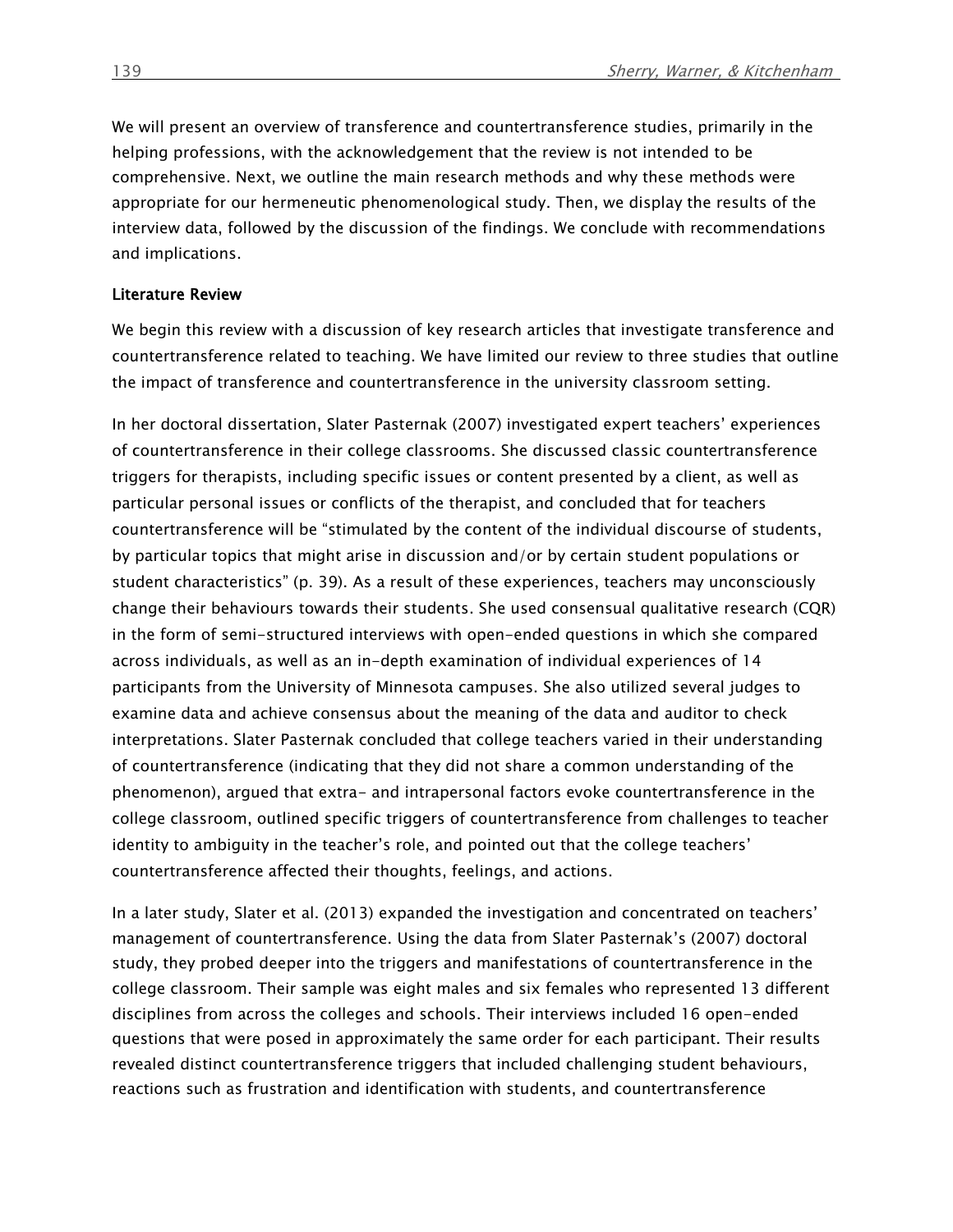management strategies from seeking social reflection to building relationships with students to drawing on teaching experience. The authors concluded with two recommendations for practice: (a) formal training on countertransference and its management and (b) facilitation of discussion among faculty to share their experiences with and management of countertransference in the college classroom.

Britzman (2015) has written extensively on psychoanalysis in the classroom with a specific emphasis on the human condition. As a psychoanalyst and professor, she knows the theory and practice of psychoanalysis in the university classroom and provides several examples of transference and countertransference in her university classroom. In particular, she highlighted her experiences with 100 undergraduate students in a teacher education Educational Psychology class. She invited these students, who hope to join the teaching ranks as qualified teachers, to remember their adolescence as they work with adolescents so that they see where teenage angst can come from and in dealing with the many conflicts that can occur between the teacher and the adolescent and acknowledging the possibility of transference and countertransference in their classrooms, in order to enhance the teaching and learning process. As she poignantly wrote:

In the classroom, too, the teacher as character—her passion, knowledge, and authority, and her ignorance, mistakes, and indifference—is oddly familiar and so animates the student and teacher's transference of love and hate onto the presence of pedagogy. Yes, the transference has a different flavor in the classroom, though the problem of unwilling recognition—the emotional situation of not wanting to know anything about that—leaves indigestion, even as we try to relieve it with the antacid of pedagogy that we must also admit is hard to swallow. (Britzman, 2015, p. 34)

Britzman argued that education is a recapitulation of the human condition and posited that transference forces teachers and students to manage any uncomfortable situations and then, in working out the conflicts, they construct those complex social interrelationships that are the foundations of the teaching and learning process. Her anecdotes are noteworthy and provide an in-depth examination of psychoanalysis, in general, and transference and countertransference, in particular; however, what is missing in her 2015 work is the study of practising public-school teachers rather than postsecondary graduate and undergraduate students who may or may not be in teacher education. This gap is important since what should be known, in theory, and what is known, in practice, regarding transference and countertransference is fundamental as what teachers do in the classroom to implement the theory is, in essence, the proof of the pudding.

This brief literature review has presented a sampling of studies that examined transference and countertransference in the helping professions. What appears to be missing is a study on transference and countertransference that investigates the experiences of in-situ classroom teachers and discusses their awareness of them, their management, and their poignant examples of their presence in and out of the classroom.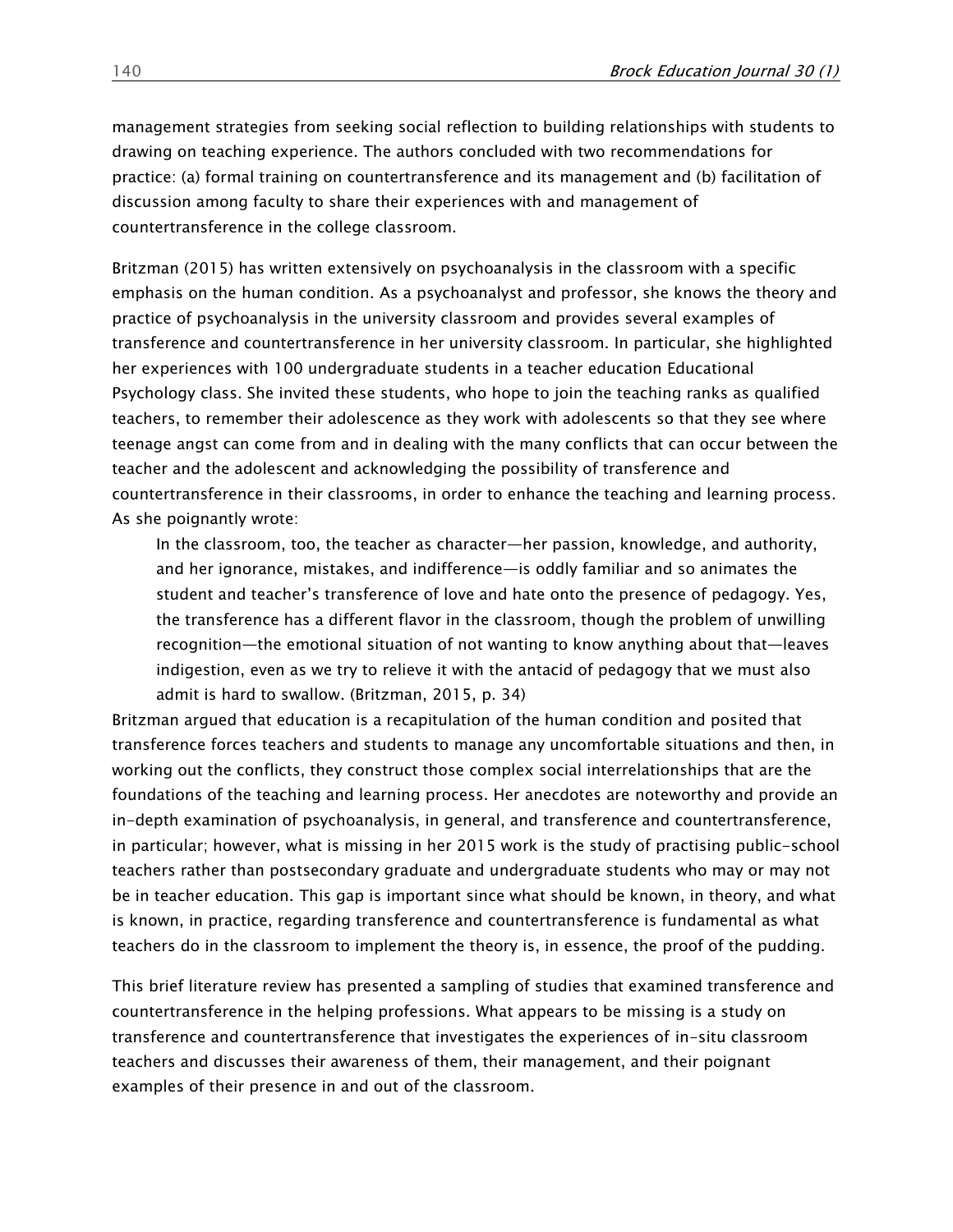#### **Methods**

Given the richness of the interview data, we adopted a qualitatively driven mixed-method design (Kitchenham, 2009) in which "the theoretical drive and the core component are inductive. That is, the overall drive is one of discovery, of exploration, as a means of finding something out" (Morse & Niehaus, 2009, p. 85). For the qualitative research, we adopted a hermeneutic phenomenology methodology for this study as we were very interested in the lived experiences of our participants (van Manen, 1990, 1991). The aim of this type of phenomenology is

to transform lived experience into a textual expression of its essence—in such a way that the effect of the text is at once a reflexive re-living and a reflective appropriation of something meaningful: a notion by which a reader is powerfully animated in his or her own lived experience. (van Manen, 1990, p. 36)

That is, it was important to us to capture the experiences of each interviewee and to represent those experiences in text so that others could understand better their own experiences.

At the conclusion of the survey, participants were asked if they would take part in a semistructured, face-to-face interview. Four participants volunteered to be interviewed and interviews were set up at a convenient place. All four were interviewed by the second author. The three of us designed the interview questions as a team, but based them on the statements in the survey. Table 1 provides a sample interview protocol which varied from person to person.

In relation to transference, all interviewees were asked the same seven questions:

- 1. Prior to this study, what was your understanding of transference? How was it addressed if it came up in the past?
- 2. Tell me about a typical example of transference for you.
- 3. How comfortable are you with discussing transference with others (colleagues, administrators, friends)?
- 4. What helps you to respond to transference in the way that you would like?
- 5. How do you develop the qualities that help you manage transference?
- 6. How do you think your understanding and management of transference contributes to your effectiveness as a teacher?
- 7. What training or preparation would you recommend to someone to help him or her respond appropriately to transference?

Then the interviewer chose specific survey statements and responses and asked the interviewee to expand on the answers. For instance, one participant stated, "On the survey, to the statement, 'Your student appears to dislike you but it is unclear why he or she dislikes you,' you chose a '7' as it happened *very frequently*. Tell me more about the frequency of occurrence." This type of embellishment was asked three to five times for each participant. For the countertransference part of the interview, the interviewees were asked the same questions: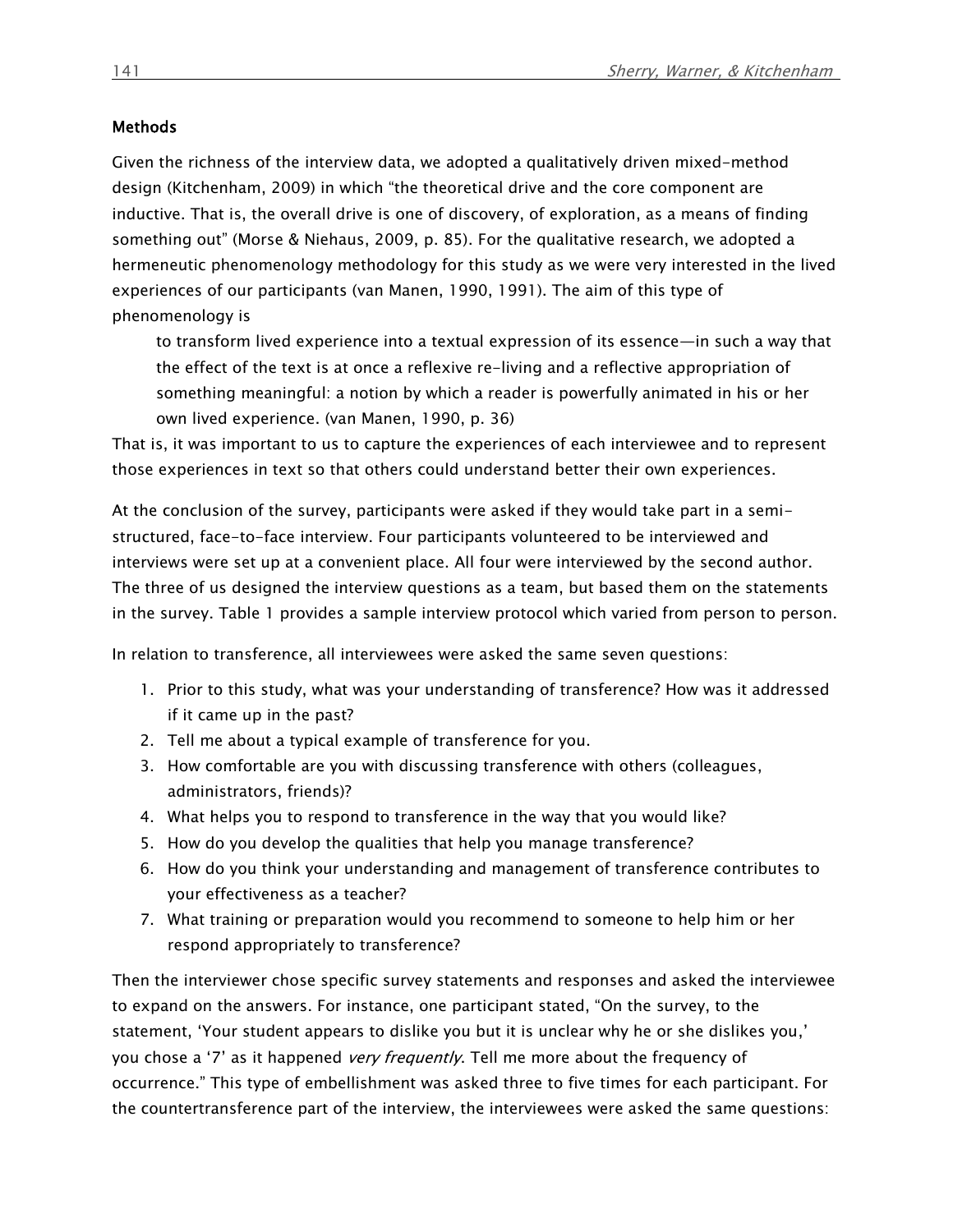- 1. Prior to this study, what was your understanding of countertransference? How was it addressed if it came up in the past?
- 2. Tell me about a typical example of countertransference for you.
- 3. How comfortable are you with discussing countertransference with others (colleagues, administrators, friends)?
- 4. What helps you to respond to countertransference in the way that you would like?
- 5. How do you develop the qualities that help you manage countertransference?
- 6. How do you think your understanding and management of countertransference contributes to your effectiveness as a teacher?
- 7. What training or preparation would you recommend to someone to help him or her respond appropriately to countertransference?

This set of questions was followed with a series of hypothetical situations, and the interviewee was asked to choose a number (1 [extremely infrequently] to 9 [extremely frequently]) and to rationalize the choice of number. For instance, an interviewee was asked, "If I gave you the statement, 'You have had a strong reaction to your students—either positive or negative—and you're unclear why,' how frequently would you say that this occurs in your teaching?" Each interview ended with the request to supply any information that the interviewer might have missed or the interviewee wanted to share. The interviewer then transcribed the interviews and all three researchers used those transcriptions for analysis.

Using consensual qualitative analysis (CQA; Hill et al., 2005), the three authors examined the transcriptions of the interviews and coded each separately from each other. Then we came together as a group and placed the codes on chart paper. For instance, when one participant indicated that "I had some understanding of it. It is a fairly common psychological concept" one of us coded it as Conceptual vs. Actual. Then we came together and discussed each interviewee's responses line by line, and shared our codes. Once we exhausted the coding, we looked to compress, merge, subsume, and discard codes until we reached agreement that all responses were coded satisfactorily. The last stage was to repeat the process with the codes so that we had defensible themes. In the end, the original 27 transference codes became four themes: Schema, Relationship, Context, and Unconscious. Similarly, the 17 countertransference codes were combined into three themes: Background Experience, Self-Awareness, and Self-Reflection (see Tables 1 and 2).

#### Results

As Table 1 demonstrates, there were many comments related to transference in the school setting. For ease of presentation, we will discuss each of the four main themes under separate headings and provide the lived experiences of the participants through their own words.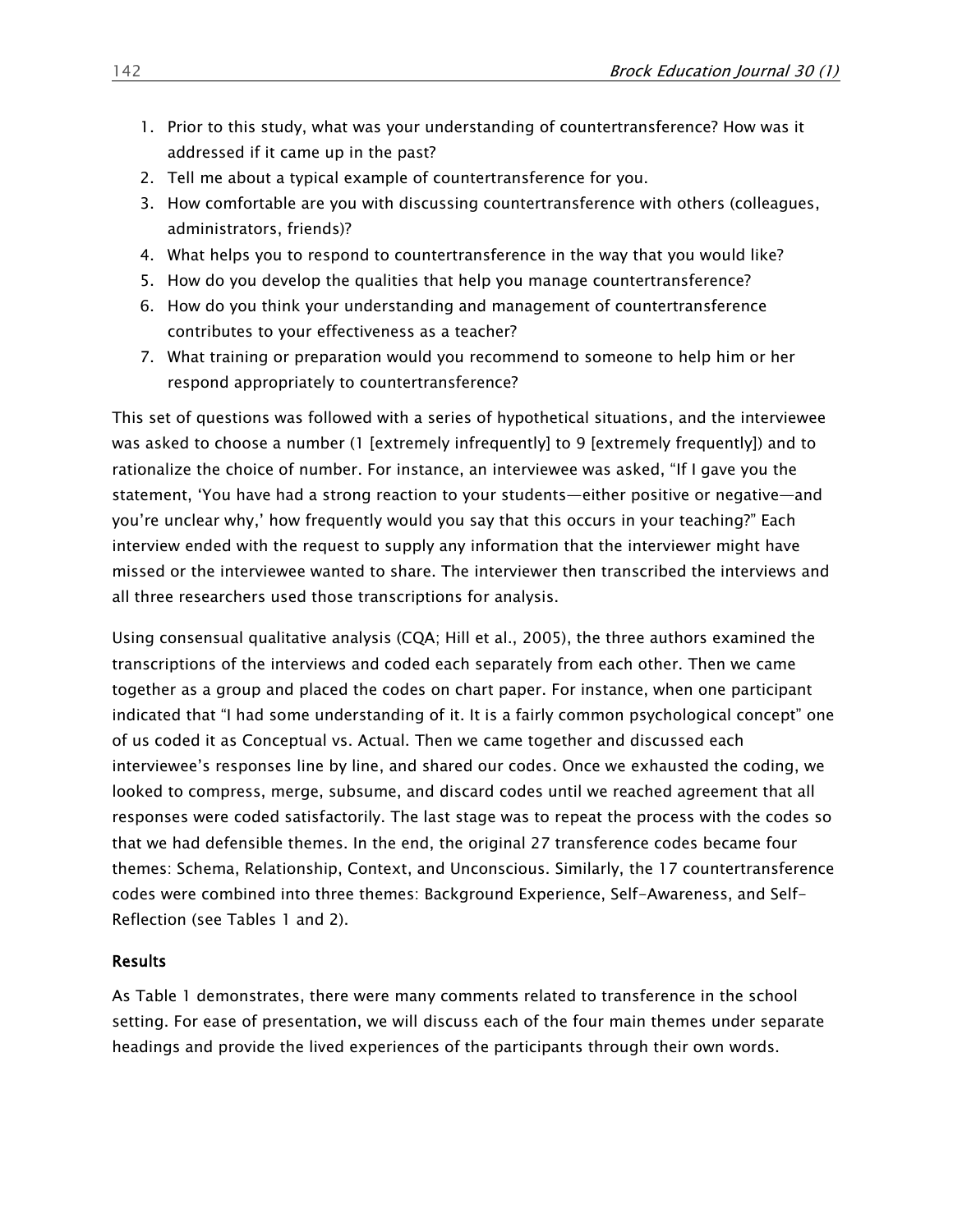### Table 1

Transference Themes and Codes (From Most- to Least-Frequent)

| <b>Themes</b> | Codes                                                                                                                                                         | Total no. |
|---------------|---------------------------------------------------------------------------------------------------------------------------------------------------------------|-----------|
| Schema        | Conceptual vs, actual<br>Experience<br>Mentorship<br>Collateral<br>Incidental<br>Training<br>Psychology                                                       | 339       |
| Relationship  | Attachment<br>Surrogate family<br>Long-term vs. short-term<br>Disposition vs. training<br>Expectations<br>Cues<br>Acknowledgement<br>Openness<br>Authenticity | 241       |
| Context       | Role vs. person<br>Equals knowledge<br>School size<br>Student background<br>Taboo                                                                             | 180       |
| Unconscious   | Role model<br>Defender<br>Identity<br>Trust vs. respect<br>Openness<br>Alpha male                                                                             | 101       |

#### Schema

We were interested in the teachers' perceptions and understanding of transference in the classroom. To this end, we identified 339 coded statements related to this theme. Comments varied across the four teachers but many centred on their understanding of transference. For instance, one teacher indicated: "I had some understanding of it. It is a fairly common psychological concept. … Transference was something I was aware of but not really entirely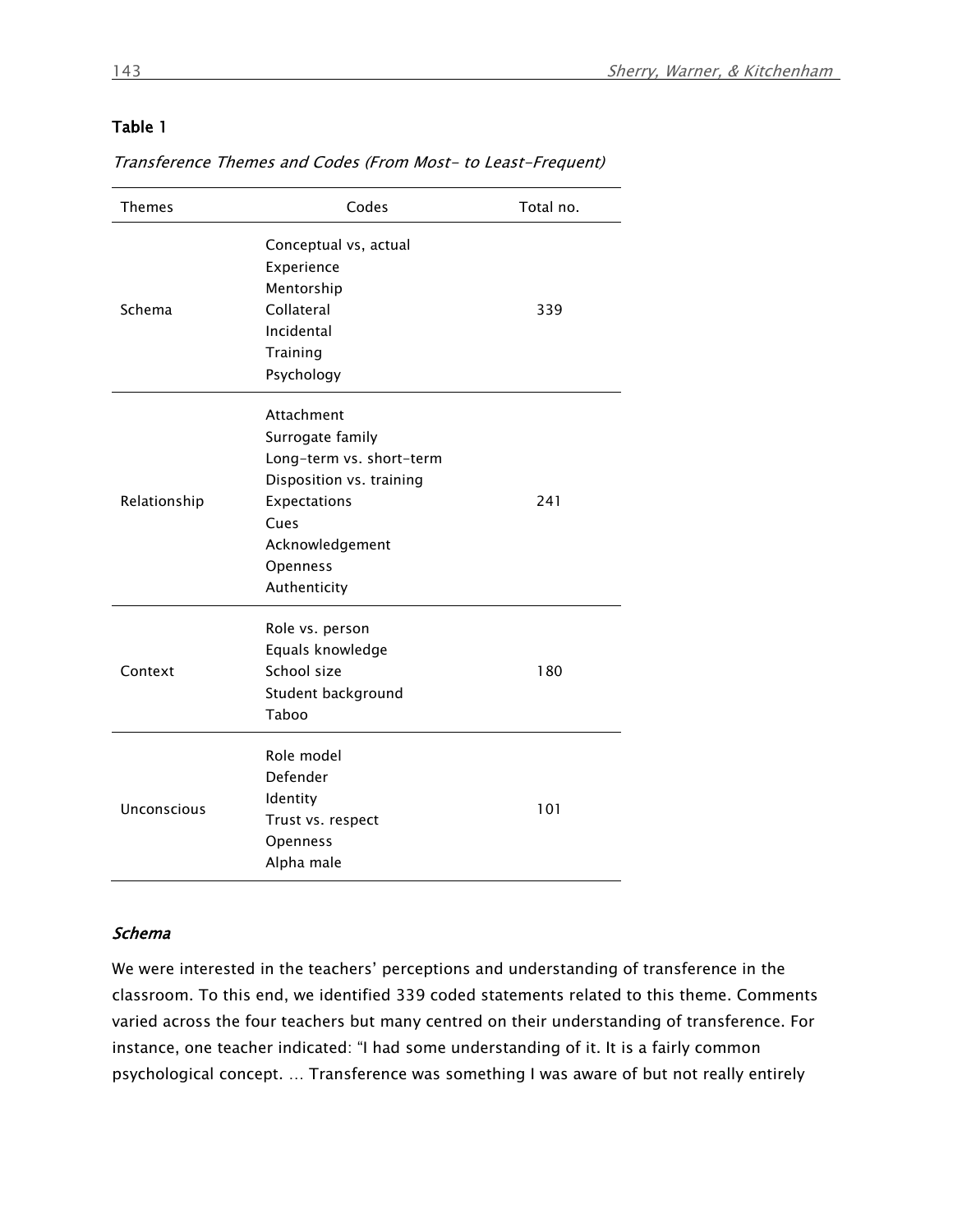interested in" (Participant 7). This teacher indicated that there was a conceptual understanding of transference but was not cognizant of the concept being present in the classroom.

Another teacher reflected on past teacher training but indicated that there was an awareness of transference in the classroom: "And it just happened by fluke. … The courses opened up my way of thinking beyond coming from a little country school to other things that I was not prepared for or not experienced with" (Participant 50).

Other teachers provided examples of transference in the classroom or an actual recognition of its existence in the classroom. For instance, one teacher said, "as the professional in class, you're kind of left wondering like 'hey we had things, things were good and now the kid has pulled away'" (Participant 42) and embellished the point by stating,

I think [the students] see it as that type of leadership and the classroom environment as their family as they are with the whole group for most of the day. … The actual classroom has a very community, extended-family type of atmosphere. (Participant 42) Further in the interview, this teacher discussed the different elements of transference and how to deal with both the positive and negative aspects: "For the negative parts of [transference] you develop a thick skin and for the positive parts of it you, in alternate teaching, for the teacher the sense of reward is maybe slightly different than the academic teacher" (Participant 42). Another teacher pointed out that years of teaching and working with students can play a major factor in transference as "experience plays a large role in [recognizing transference] … to be honest, experience is a huge thing but you kinda got to sort it out" (Participant 7).

#### Relationship

All the teachers discussed the importance of relationships as part of the transference process (241 instances). Comments included responses related to attachment, authenticity, openness, and surrogate family status. One teacher pointed out that a great deal of transference is related to parental roles as she indicated that the students "will start yelling at you because they have been yelling at their mom … they can make that switch quite quickly" (Participant 48).

Another teacher explained how transference is just a natural part of the relationship-building with students:

My understanding of transference is not a clinical situation; it's just been incorporated into who I am. I do not analyze it, so when filling out the [questionnaire], I was completely wandering, not even thinking about what it was or the fine points of it. (Participant 50) Another teacher echoed this sentiment: "The biggest thing though is it comes down to relationship, you know if you have a good relationship with your students any transference or countertransference can be dealt with. … I do tell the kids occasionally that I am like that second mother that they wish they never had" (Participant 48). Still another teacher was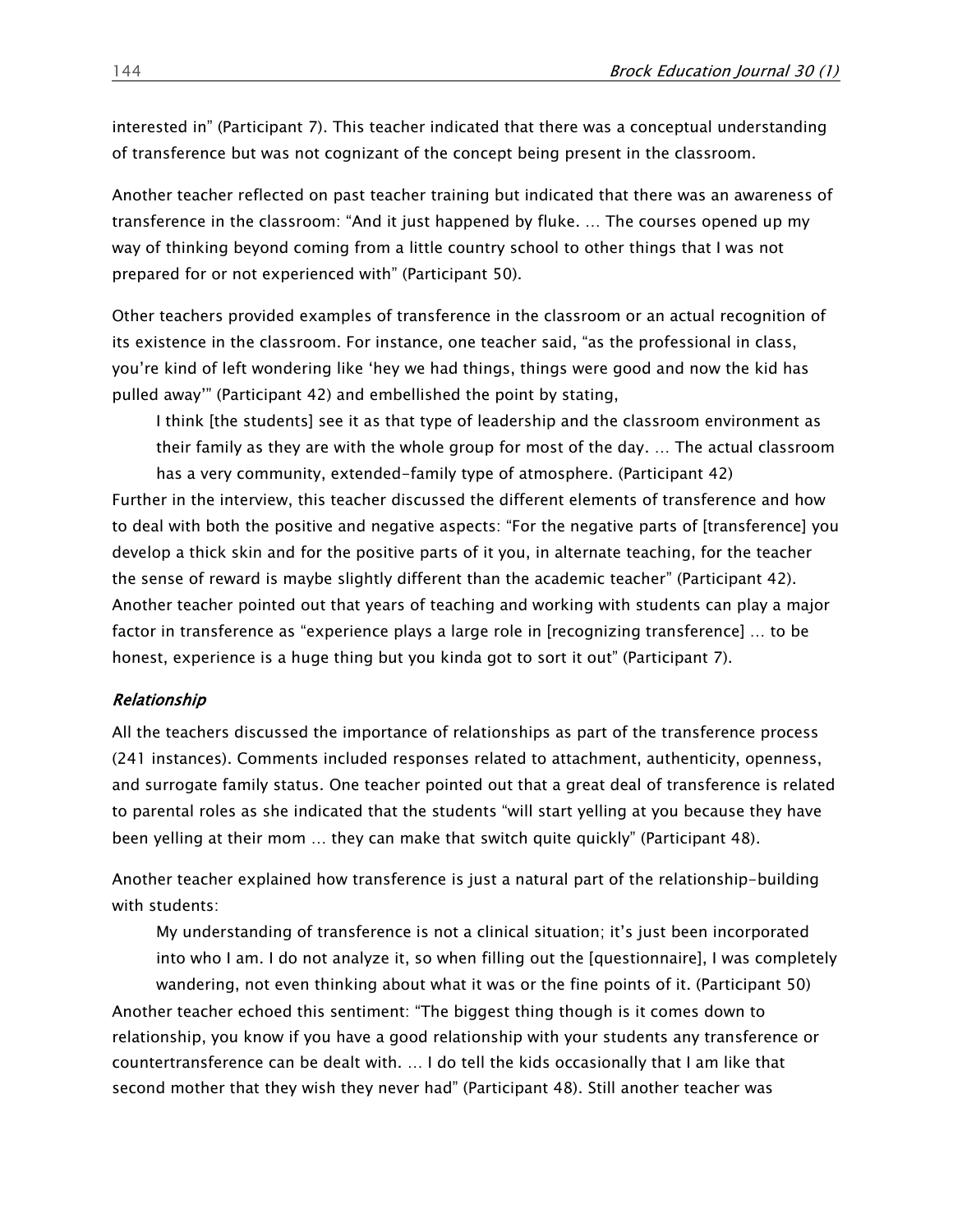forthright in discussing the relationship part of transference as she said, "it probably leads into that transference thing because the more you can do that tight rope between rapport and almost the friendship level within the classroom but still be the disciplinarian" (Participant 42).

#### **Context**

As the interviews progressed, it became apparent that the teaching context was a factor in transference as evidenced by the 180 comments. One teacher explained that the teacher role can be paramount, as can the size of the school:

I work in a very small school so I have known all the kids, many of the kids, since the day they were born. So when they get up into high school, I have a pretty good idea of who they are and they have a pretty good idea of who I am so it's very interesting when a new kid comes into the school and has no idea, and they kind of assume that certain people have certain identities and certain roles and such and so they react in a way that is more stereotypical than what you could expect. (Participant 7)

Later on, the same teacher followed up with a comment on perceptions of the teacher: "Those ideas [of teacher identity] are much more fluid as you move from one venue to the next, so you can kind of see that there are all these different layers to each different person, and you get so much more of that in a smaller town" (Participant 7).

Another teacher expanded on that sentiment and discussed the classroom context and how important it can be in transference:

The more you know about where [transference] is coming from, the easier it is to deal with. Part of it is also just building the safety in the classroom so if you're coming in with all kinds of other stuff that you would normally maybe transfer to other people this is a safe place, you can just put it away and get back to work. … If you give them permission to do that, they will. If you don't, they'll come in and you're going to see that transference all over the place, they're going to act it out. (Participant 48)

Other teachers also provided comments that supported that sentiment.

This teacher discussed the role of the teacher from the students' point of view: "It's almost like they're scared of disappointing me which might, it's kind of a weird thing in teaching, when they have established you as a teacher type of thing more than just the teacher but somebody that they are trying to please even in their social life" (Participant 42).

#### **Unconscious**

Some teachers also discussed the unconscious nature of transference in teaching but, with 101 comments, it was not the strongest theme. Several teachers pointed out that they are often "defenders" of the students so the transference occurs as result of how the students see them as proponents for them. One teacher said:

I work with all the kids that have learning problems and behaviour disorders so yeah, they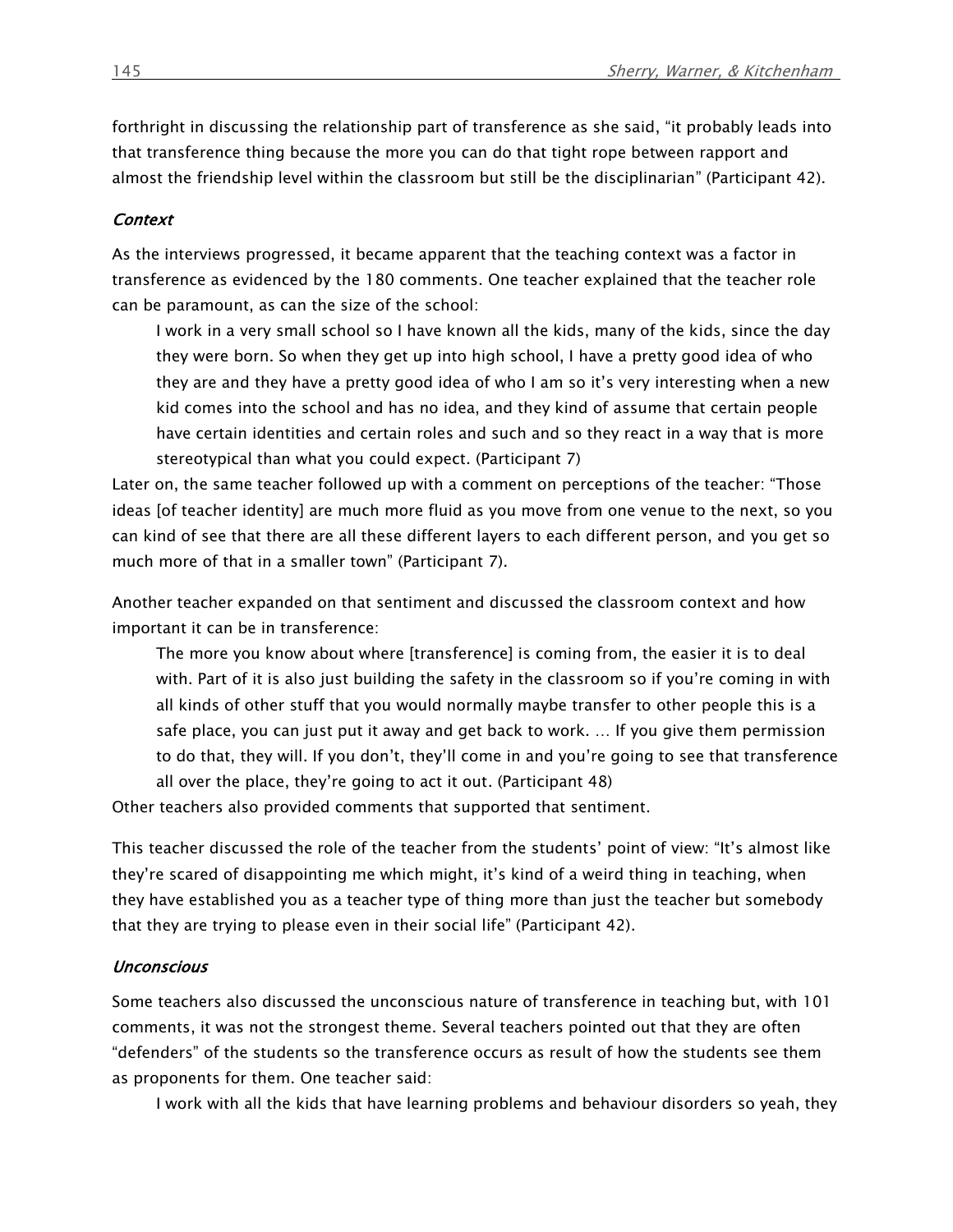flare up and attack me personally when it is actually their frustration with how they are learning, how they see themselves as "dumb" and they [project] that frustration on me. (Participant 50)

Later on, the same teacher expanded on the teacher's role: "today it is just something that happens. It can be dangerous in the sense of becoming too attached and knowing that often some of the things that you're exposed to can be painful and you cannot fix all problems" (Participant 50).

Another teacher shared her observations on how the student transfers to the teacher, and perceives her as someone to please:

It all boils down to trying to please the teacher; more academic kids do it too but they try and do it by making a better essay or scoring higher on a test. Their motivation is not intrinsic; it is to try and please the significant adult. (Participant 42)

Table 2 outlines the results of the coded and themed interviews from the four participants as they discussed countertransference. Once again, we will discuss each of the three main themes under separate headings and through the words of the interviewees.

#### Table 2

| Themes                | Codes                                                                                                                   | Total no. |
|-----------------------|-------------------------------------------------------------------------------------------------------------------------|-----------|
| Background experience | Trigger<br>- Own schooling<br>– Caretaker<br>– Defender<br>Family dynamics<br>Disposition<br>Training<br>Mentorship     | 246       |
| Self-Awareness        | Healthy vs. unhealthy<br>Attachment (1-5)<br>Consciousness vs. unconsciousness<br>Empathy<br>Reciprocity<br>Recognition | 121       |
| Self-Reflection       | Us vs. others<br>Safety<br>Time and space                                                                               | 78        |

Countertransference Themes and Codes (From Most- to Least-Frequent)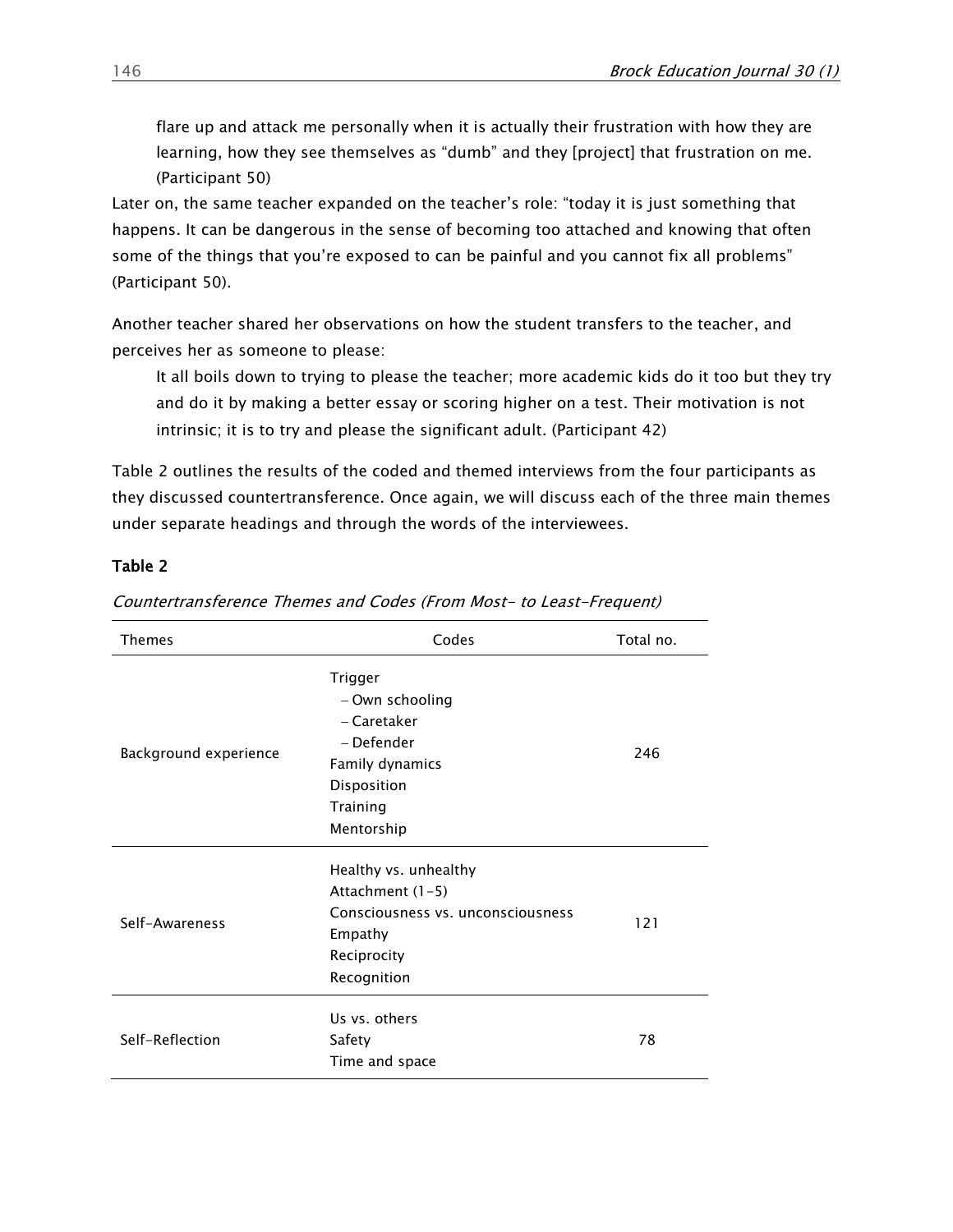#### Background Experience

The teachers provided responses related to countertransference and identified triggers, family dynamics, disposition, and training as key elements of the concept. One teacher discussed their feelings as students graduate from the school:

As kids move towards graduation it's kind of like letting go, in that sense it's a tough one because you do start to distance yourself from them because you know consciously that they are going, that they are leaving. So for me, I've always done that and it has more to do with I know I have to refocus my energy to another group and for me in some cases these are very exhausting relationships so letting go of that is often part of that whole process. (Participant 7)

Another added that "I try to distance myself as [the students] get closer to graduation [so] that it hurts less" (Participant 42).

When asked what training or preparation they would recommend to colleagues to assist them in responding appropriately to countertransference, the teachers had pointed comments to share. One teacher discussed the role of schooling in countertransference:

Just because you have watched someone teach for 12 years does not mean you know who they are; … it's like 16 years of sitting and watching and not necessarily understanding that there is something beyond the role. So I think they need to have a good understanding of why they are there and what they want to achieve and how well they are in those relationships in general because a lot of teachers go from high school to university and then back into the classroom and it's the only thing they know. … It takes years to evolve … [and] gain some ideas about how they can best affect a kid's life. (Participant 7)

This teacher went on to provide a comment on family dynamics and how it influences countertransference in the classroom: "I grew up in an environment where we were always kind of challenging; it was very open discussion about what we were like but that was kind of bred in the bone … so unconscious behaviours and ideas were always something I was interested in" (Participant 7).

Another teacher discussed both triggers and her own schooling in relation to countertransference: School was hell; nobody had the right to treat a child the way I was treated, humiliated, and I didn't want that to happen to anybody else. … It was things like that, the humiliation, the denigration, the physical punishment that nobody had the right to treat another person that way and I knew I was smart, I just couldn't get it out. … And there are things that I have experienced over my lifetime … that make me sensitive to what they are thinking and what they are feeling. (Participant 50)

Background schooling came up several times as exemplified by this teacher's comment: "lots of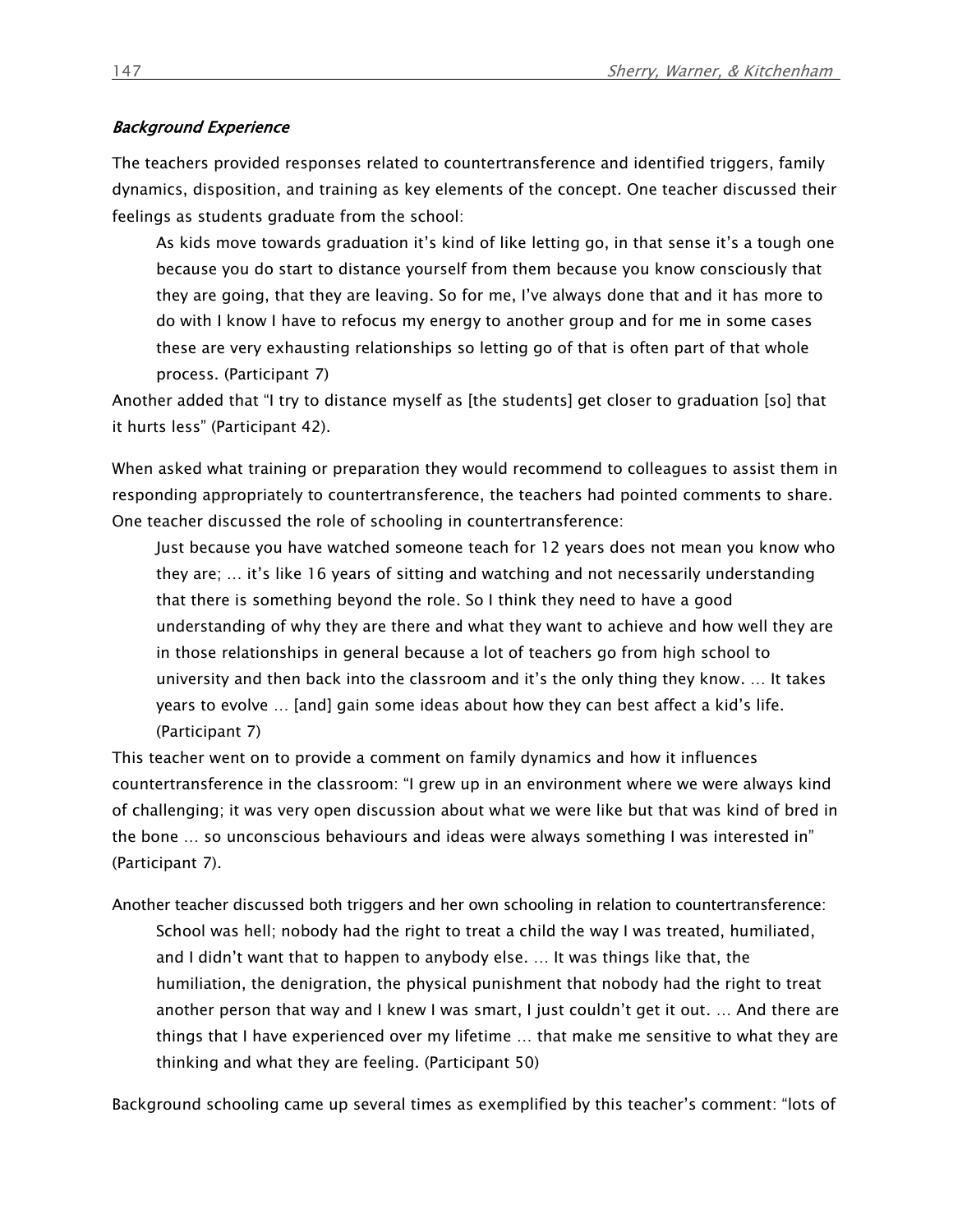times there will be things that the kids will say and it will trigger a little bit [of my past experiences] and then I'll say yeah, I totally understand and they don't know how I understand" (Participant 48).

#### Self-Awareness

These four teachers demonstrated a clear sense of self-awareness when discussing countertransference in their classrooms. For instance, this teacher outlined his conscious and unconscious acknowledgement:

For me it has more to do with looking at personality types and in some ways I am very conscious of how I am feeling about this student or that student or this kid and it has more to do with managing or not necessarily managing but rather categorizing certain behaviours and interactions. It's more like "Oh my god, she reminds me of this person"…or "Oh he's one of those." … I don't know how unconscious it is to be honest; I am sure it's there so if it's really that unconscious I couldn't tell you. … You try not to do it but I mean I think unconsciously I am pretty sure I do that, just to get a read of the land. You always try to move beyond that but I think unconsciously we all do that. (Participant 7)

He expanded on this sentiment later on in the interview:

[Self awareness] allows me to move beyond those labels to a more richer [sic] relationship with kids in many ways. Because they are in many instances teenagers and young adults but at the same time, they are all very interesting, they all have their own beliefs, and interesting ideas, they are all very much an individual. (Participant 7)

Another teacher discussed a tacit awareness of countertransference when he indicated, "I don't take countertransference as something that like, 'Oh I am going to countertransfer with that child today'; it is just something that happens" (Participant 50). He elaborated, "It can be dangerous in the sense of becoming too attached and knowing that often some of the things that you're exposed to can be painful and you cannot fix all problems" (Participant 50).

Another teacher echoed this awareness:

It does surface; I find myself comparing to my sister and going "oh yeah, okay I get this." All it really does is give me more experience to deal with the situation; if I didn't have this experience which seems negative in itself to have a sister like that, it gives me the experience to take it. (Participant 48)

Later on, this teacher discussed her colleagues' awareness of countertransference in their classrooms:

Not enough teachers understand the transference and the countertransference that it actually exists. … They don't realize that what is going on out here, whether they've had that fight with husband or whatever, it comes into the classroom and the kids pick up on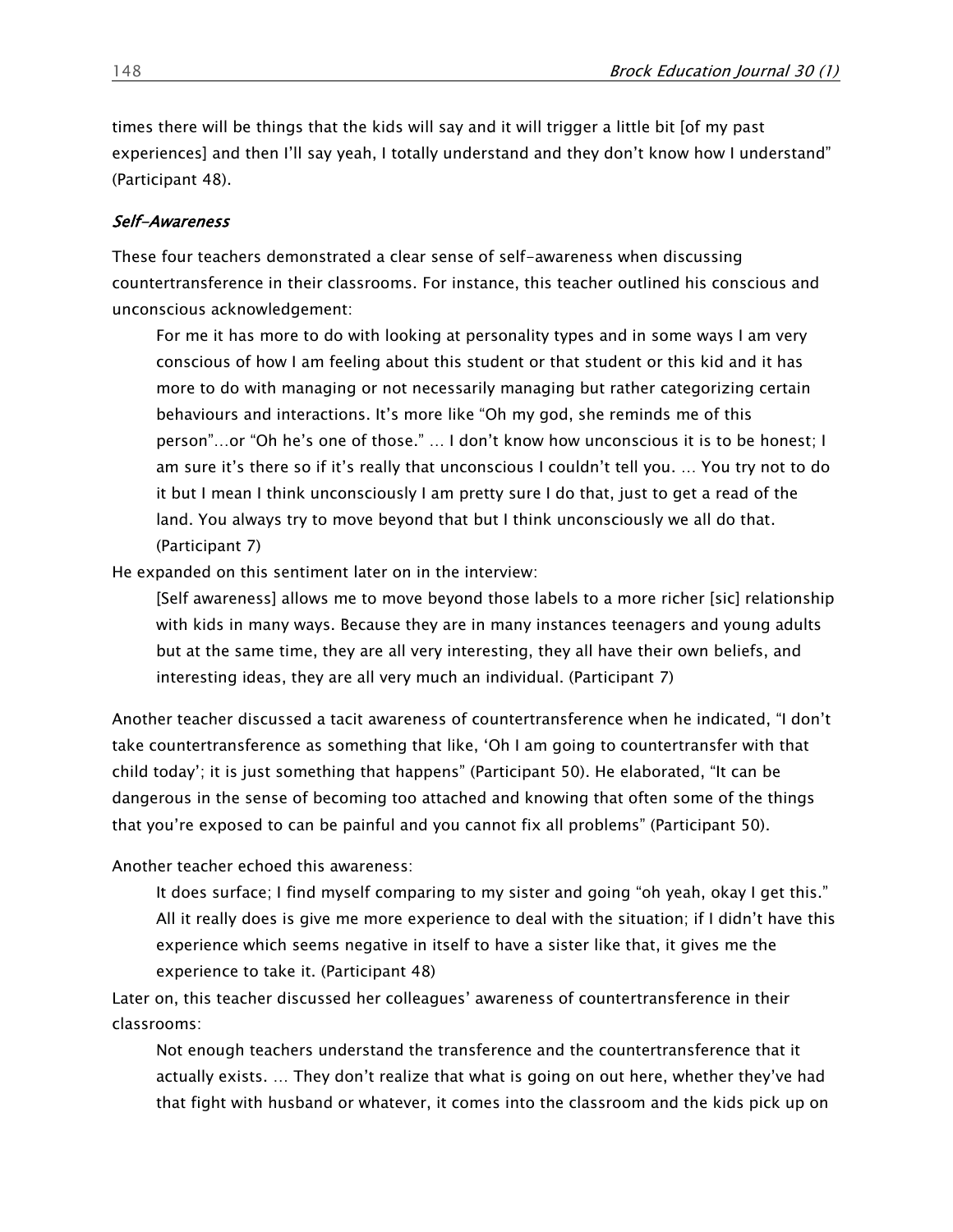that and feed off of that … and whatever they bring in they can transfer to other kids, they can transfer to you, and then you've got the countertransference happening so you've got to have skills to bring it all to a spot where people can actually function. (Participant 48)

Another teacher fully admitted to countertransference in her teaching and pointed out some perceptions of others that can make admitting to countertransference a taboo notion:

You do get students who you start treating a little bit more like a son or daughter type of thing … It's professionally appropriate, it doesn't go to a weird place at all. … I can actually see vaguely how if a teacher has no sense of boundaries, how that type of relationship can be misconstrued or manipulated in a way that just isn't proper. (Participant 42)

#### Self-Reflection

The last theme dealing with countertransference was coded as a sense of safety, external factors, and time and space. For example, this teacher discussed how teachers do not always reflect on their interactions with students as she pointed that "teachers typically work in isolation and because of that we're not always aware of what, or how we are interacting with kids. I suspect … we have a sense of what we are doing but it's not always something we discuss with our colleagues" (Participant 7).

Another teacher shared, "Usually if I have a reaction that is out of the normal, I am introspective" (Participant 42) and followed up with the exemplary comment:

Quite often I am laying awake, staring at the ceiling and what runs through your head is the situations of the day. And you try for some personal growth, try for some different things [but] … I do have trouble with the countertransference; it's a little bit more sensitive. (Participant 42)

One teacher's comment sums up much of what we heard from the teachers on the topic of transference: "It's just a matter of giving it that space, thinking about it, and then going back" (Participant 48).

#### **Discussion**

It is apparent that these teachers demonstrated an understanding of transference and countertransference but they are not always aware of the students' transference or their own countertransference. All teachers provided answers that showed examples of transference and countertransference; however, at times, they were not cognizant of these demonstrations. Similar to Baron's (1960) observation, we noted that transference can be used by the teacher as a "highly effective catalyst in the learning process" (p. 89). Positive transference should be recognized in the classroom and when it interferes with the teaching process addressed, similar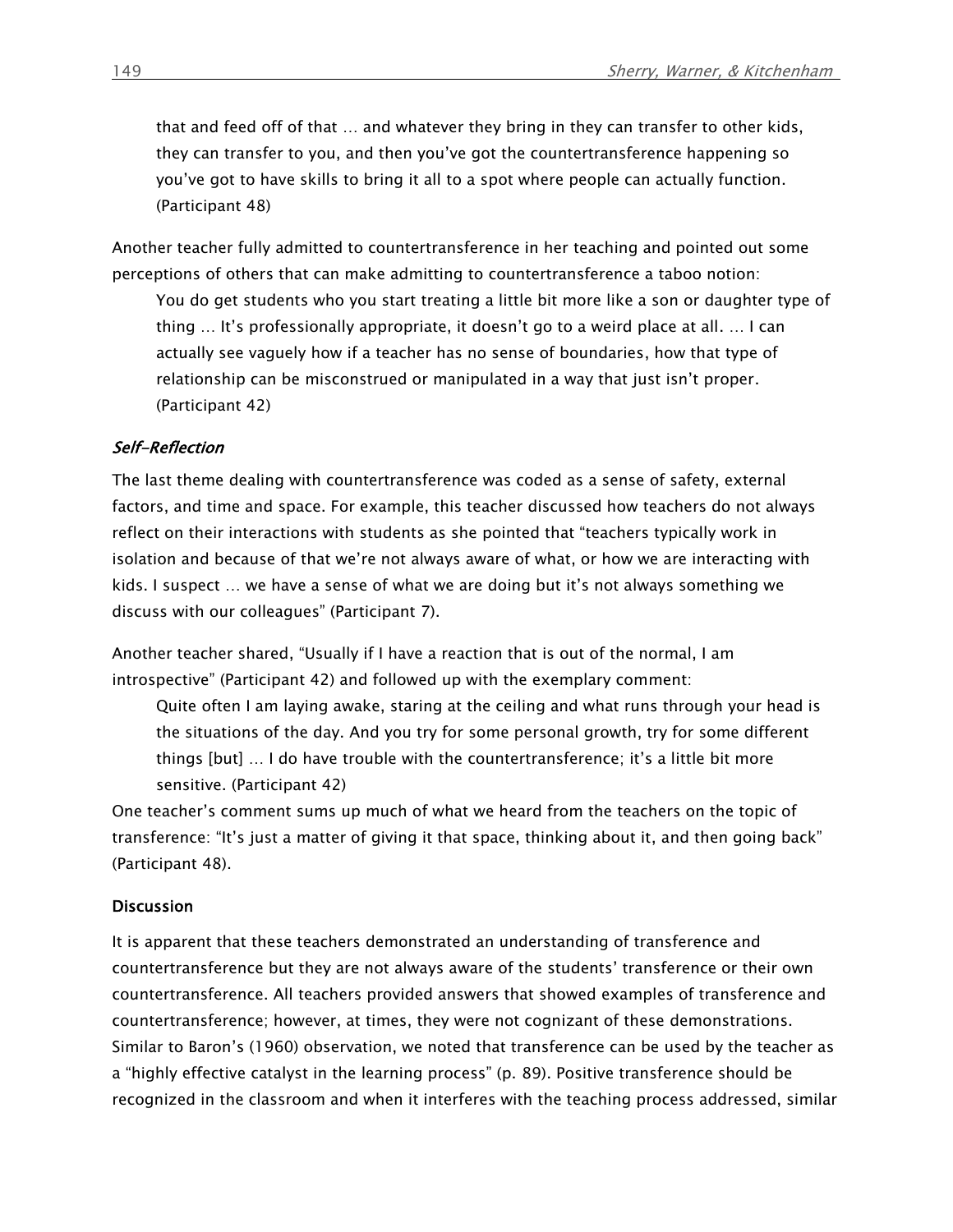to psychoanalysis where it should be resolved (Baron, 1960). Students do best in classrooms when there are positive transference feelings, positive expectations, and enthusiasm; however, this may lead to favouritism or special treatment and is something to monitor.

Teachers provided countertransference examples that were "a response to transference and influenced by the particular qualities of whatever is being transferred materially" (Jones, 2005, p. 1178). Similar to Jones's (2005) nursing examples with Kate and Michael, our teachers were drawn to teaching because of upbringing and early events in their lives that impacted them and came back into their teaching. Some teachers pointed out that the educator must monitor the relationship for "extraneous emotional elements that may enter and distort the educational partnership and thus impede smooth functioning" (Elkan, 1984, p. 233). In this sense, the teacher's position is similar to therapist—he or she must remain neutral and should use professional integrity to treat students fairly and objectively (Elkan, 1984).

Similar to Price's (2006) finding that teachers and therapists "can guide, train, instruct and facilitate learning" with more power and knowledge than the child" (p. 150), we found that the teacher sits structurally in the place of the superego for the student. Teachers hold the position of authority, as recalled by many of our interviewees' comments on the teacher's role in transference and countertransference interactions. In other words, individual teachers and children respond differently to the structural dynamic of the teaching and learning task so that the "child must manage a greater degree of dependence and need… [and] the teacher must manage greater degree of power" (Price, 2006, p. 151).

Building relationships and rapport were key areas that surfaced in the teacher interviewees. In reviewing what effective teaching was, Slater Pasternak (2007) argued that

interpersonal rapport contributes to exemplary teaching [and] is evidenced by low inference and high inference behaviours that include showing concern, care and respect for the individual student, offering help, encouraging discussion and providing feedback to students. [These factors] are related both to perceptions of effective teaching and positive classroom climate. (p. 23)

The teachers in this study pointed out that rapport with students was important to the learning the occurred in the classroom. In many cases, the teachers reflected that it was their own life experiences that allowed them to connect with the children they taught. Having had similar life experiences or recalling their own experiences growing up or in school allowed them to build empathy and exhibit these low- and high-inference behaviours to build rapport with those they teach. Building relationships with students is complex and comes in different forms, but the common thread is around the concern that the student experiences.

Further, the teachers in this study pointed out that trust is an important aspect of the relationbuilding framework. Raider-Roth (2005), Brownlee (2004), and Wang (2012) argued that the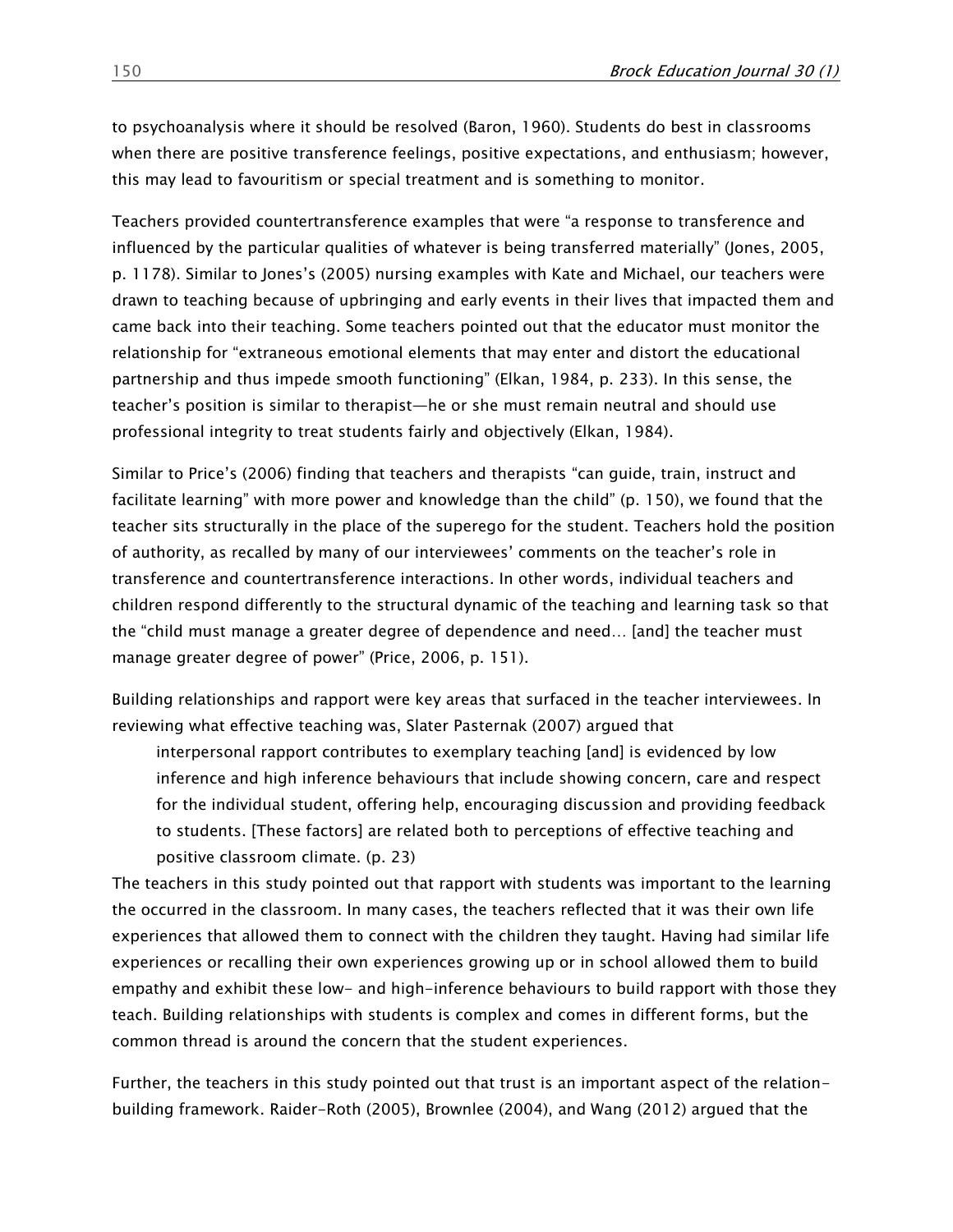students' learning environments should be centred on a relational pedagogy in which students are encouraged to include personal beliefs/experiences, evidence, and theory to support their beliefs in an atmosphere of caring and trust (Brownlee, 2004). Relationships, trust in self, and trust in others are the foundation of learning (Raider-Roth, 2005) so once this foundation is built, a teacher should be encouraged to choose "strategies that fit his/her personality, skills, thinking, beliefs, subject matter, students in class, and other factors of the particular teaching context" (Hativa et al., 2001, p. 726). As relationships develop, transference and countertransference emerge as well and, with insight and understanding, are something to be utilized as part of the continued desire to build rapport with students.

All four teachers were adamant that teacher education training or professional development in dealing with transference and countertransference in the classroom should be a priority for universities and school districts. Gaining insight into personal lives and receiving training similar to therapists is important for successful teachers; training that reflects on how to respond to transference and countertransference in the classroom. Self-awareness and insight are important instruments in the classroom (Baron, 1960) and once this foundation is built, a teacher should be encouraged to choose "strategies that fit his/her personality, skills, thinking, beliefs, subject matter, students in class, and other factors of the particular teaching context" (Hativa et al., 2001, p. 726), requiring reflective practice to consider what strategies they actually use, what they planned to use, and their success at using them.

#### Conclusion

This exploratory study has demonstrated that teachers are aware of transference in their students but may not always be aware of countertransference in themselves, as demonstrated by the comments our interviewees made about their colleagues. It was clear that these teachers recognized transference and countertransference in the classroom, but they argued that more awareness training needs to occur for other teachers. They also recognized the importance of acknowledging psychoanalytical concepts in teaching—eloquently described as "bred in the bone" for teachers.

To this end, we argue that an implication of our research is that teachers need time in their schedules to discuss their experiences with transference and countertransference in the sense of talking about the feelings that arise around particular students and not mentioning names. If there is an open forum for teachers to outline their experience with these unconscious behaviours and to share their coping mechanisms, a channel for further discussion could be opened. For example, if a teacher explains how one student treats her differently or how she treats a student differently and realizes that it is because of past experiences with other people, her peers might be able to share ways to deal with the emotions evoked.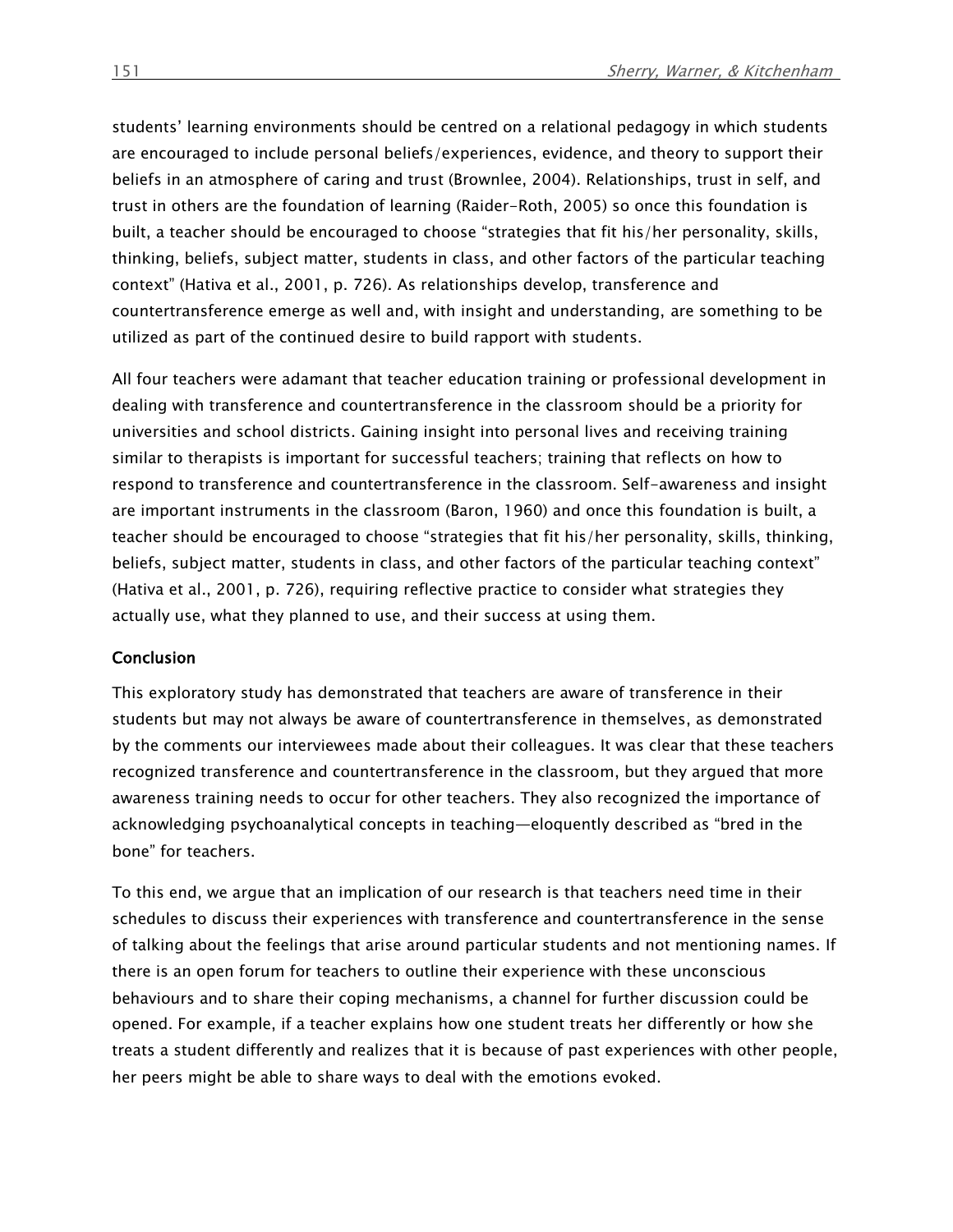Similarly, we argue that additional training and professional development for teachers should be provided so that teachers can identify transference and countertransference in the classroom from a conceptual to actual understanding. Many teachers were exposed to transference and countertransference as concepts, when they were in teacher training; however, their understanding of them only came when they started teaching students. Some teachers continue to be trained without any exposure to the concepts so additional training from experts in the field would be beneficial. In British Columbia, teachers now have required professional development (PD) with a certain degree of accountability on whether or not they attend PD days as written in their contracts. Recognition and management of transference and countertransference could be a welcome change and certainly advantageous to the teaching profession.

Clinical peer supervision is a process through which peers provide support and guidance with a focus on professional development. Although the idea of discussing unconscious dynamics between teachers and students may be atypical in the teaching profession due to ethical considerations when working with vulnerable people in a fiduciary role, there are instances in other non-counselling professions where it occurs. Without this type of support for teachers, the potential for teachers to "act out" feelings that emerge as a result of countertransference is more likely. A peer support group would provide teachers with the opportunity to support and be supported by their peers, so crucial to sustaining positive, continuous improvement in their work.

We perceive another implication of our research is the use of a support group. The idea of participating in a psychosocial support group, one in which it is safe to share a multitude of feelings that often come up around teacher-student interactions, would likely have multiple benefits including an understanding of why some relationships may be strained. Only when teachers understand the range of intense emotion that often comes up in their work can they regulate and appraise their emotions rather than suppress them.

#### References

- Baron, S. (1960). Transference and counter-transference in the classroom. Psychoanalysis and the Psychoanalytic Review, <sup>47</sup>, 76-97.
- Bibby, T. (2011). *Education—An impossible profession.* Routledge.
- Bion, W. R. (1994). Making the best of a bad job. In W. R. Bion (Ed.), *Clinical seminars and four* papers (pp. 321-331). Karnac Books.
- Boldt, G. M. (2009). Theorizing passionate love in reading: A social-psychoanalytical theory. Pedagogies: An International Journal, 4(4), 246-263. <https://doi.org/10.1080/15544800903184384>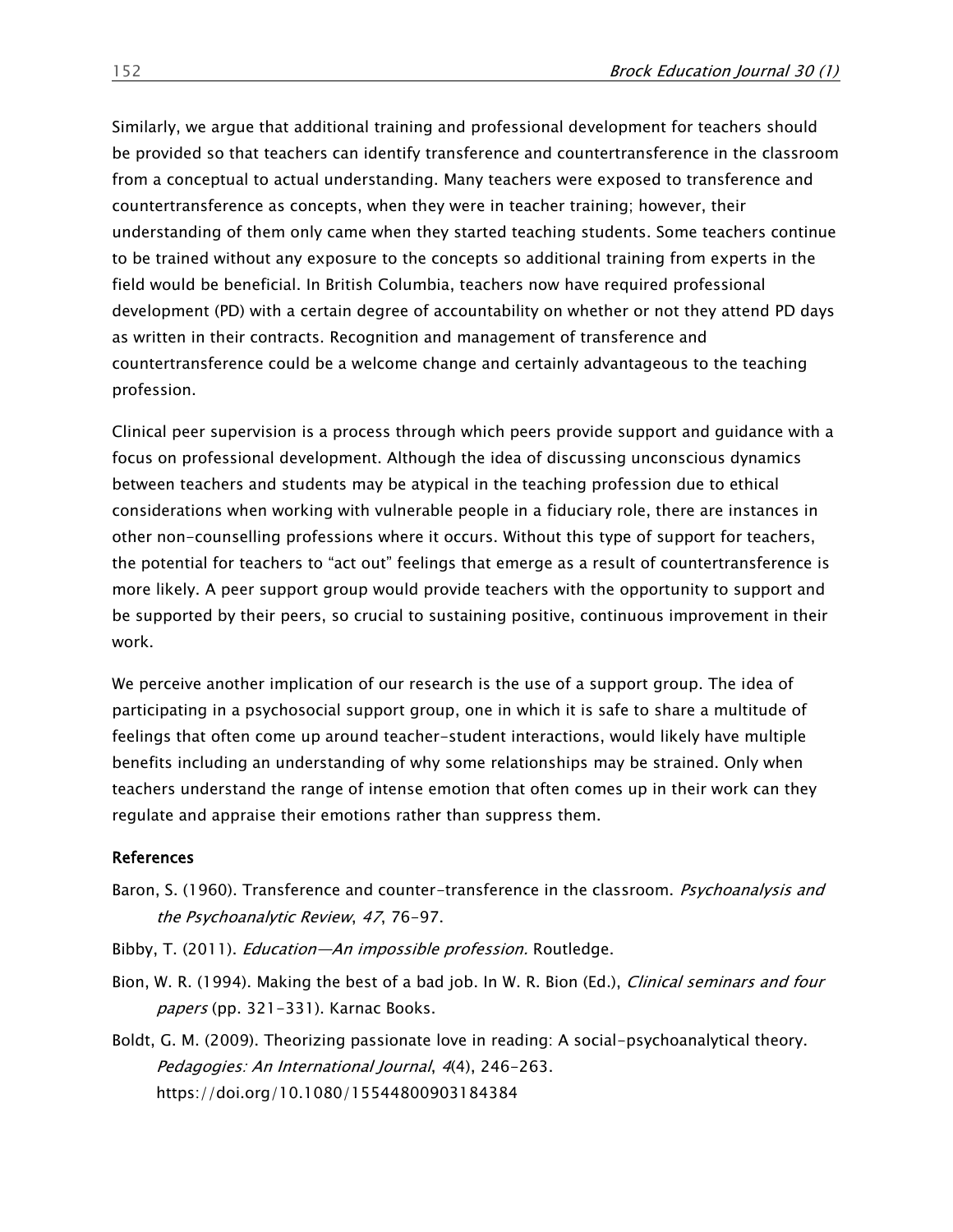- Borgogno, F., & Vigna-Taglianti, M. (2013). Role-reversal and the dissociation of the self: An exploration of a somewhat neglected transference-countertransference dynamic. In R. Oelsner (Ed.), *Transference and countertransference today* (pp. 289-313). Routledge.
- Britzman, D. P. (2009). The very thought of education: Psychoanalysis and the impossible professions. State University of New York Press.
- Britzman, D. P. (2012). The adolescent teacher: A psychoanalytical note on regression in the professions. Journal of Infant, Child, and Adolescent Psychotherapy, 11, 272-283. <https://doi.org/10.1080/15289168.2012.700818>
- Britzman, D. P. (2014). That other scene of pedagogy: A psychoanalytic narrative. *Changing* English: Studies in Culture and Education, 21(2), 122-130. <https://doi.org/10.1080/1358684X.2014.897038>
- Britzman, D. P. (2015). A psychoanalyst in the classroom: On the human condition in education. State University of New York Press.
- Brownlee, J. (2004). Teacher education students' epistemological beliefs. Research in Education, 72(1), 1-17.<https://doi.org/10.7227%2FRIE.72.1>
- Cohler, B., & Galatzer-Levy, R. (2006). Love in the classroom. In G. Bolt & P. Salvio (Eds.), Love's return: Psychoanalytic essays on childhood, teaching and learning (pp. 243-266). Routledge.
- Elkan, I. (1984). Transference and countertransference in an applied setting—Education. *Journal* of Child Psychotherapy, 10(2), 233-237. <https://doi.org/10.1080/00754178408254757>
- Farley, L. (2013). Without discipleship: A psychoanalytic study of influence for education. Pedagogy, Culture & Society, 21(3), 361-382. <https://doi.org/10.1080/14681366.2012.759138>
- Hativa, N., Barak, R., & Simhi, E. (2001). Exemplary university teachers' knowledge and beliefs regarding effective teaching dimensions and strategies. The Journal of Higher Education, 72(6), 699-729.<https://doi.org/10.1080/00221546.2001.11777122>
- Hill, C. E., Knox, S., Thompson, B. J., Nutt Williams, E., Hess, S. A., & Ladany, N. (2005). Consensual qualitative research: An update. Journal of Counselling Psychology, 52(2), 196-205. <https://doi.org/10.1037/0022-0167.52.2.196>
- Jacobs, T. J. (2013). Nonverbal cues in transference and countertransference interactions: Reflections on their role in the analytic process. In R. Oelsner (Ed.), Transference and countertransference today (pp. 256-268). Routledge.
- Jones, A. C. (2005). Transference, counter-transference and repetition: Some implications for nursing practice. Journal of Clinical Nursing, 14(10), 1177-1184. <https://doi.org/10.1111/j.1365-2702.2005.01309.x>